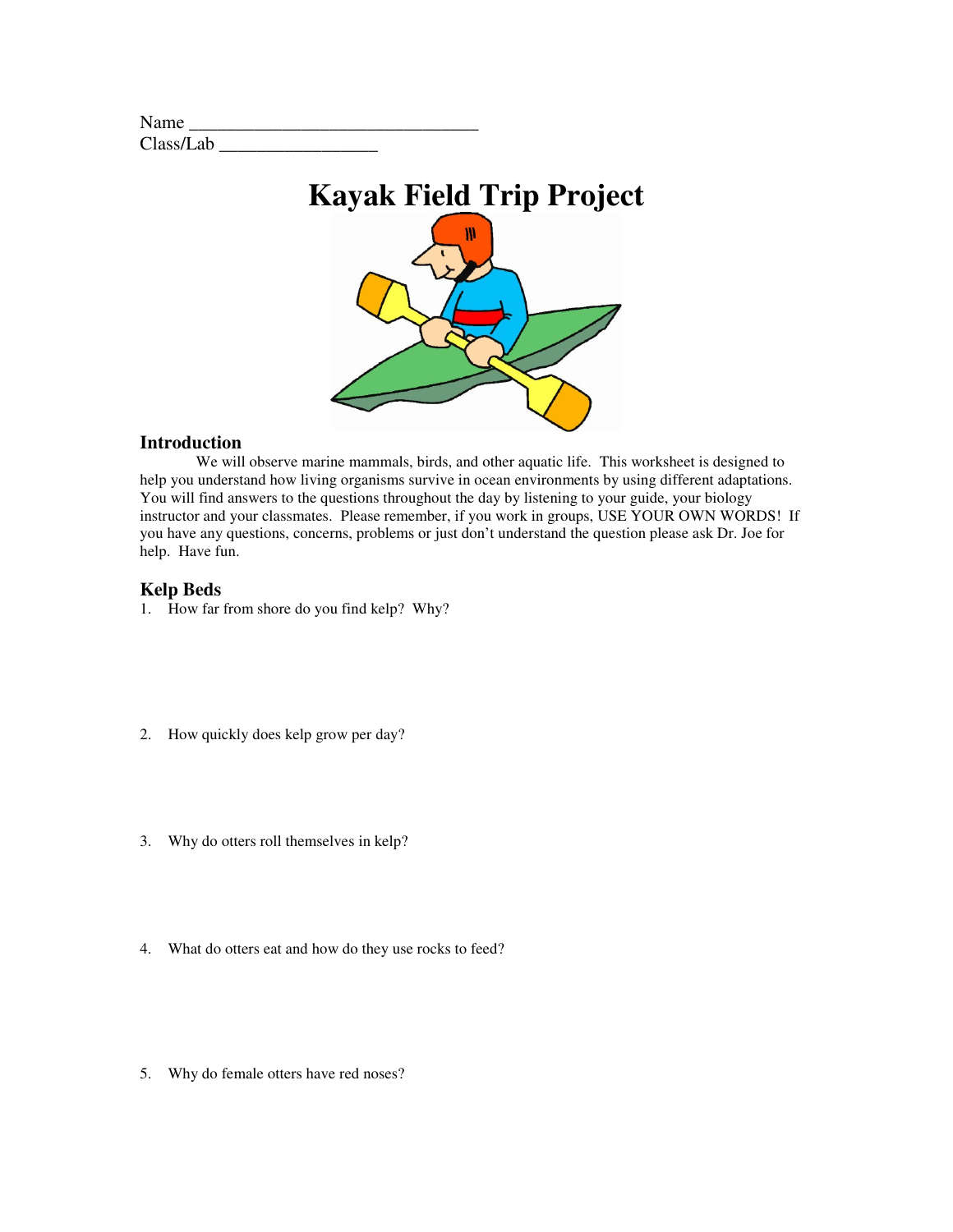#### **Birds**

6. What is DDT and how did it affect the Brown Pelican.



7. Humans are afraid of double chins. Why do pelicans have a huge chin?

8. Note the red spot on the beak of the sea gull. How does the red spot allow for the survival of baby sea gulls?

## **Pinnipeds**

9. What is/are the difference(s) between a seal and a sea lion?

 $\begin{array}{c}\n\searrow\n\end{array}$ 

10. What are some adaptations that allow pinnipeds to live in a marine environment?

## **Whales, Dolphins & Porpoises**

11. Explain echolocation.

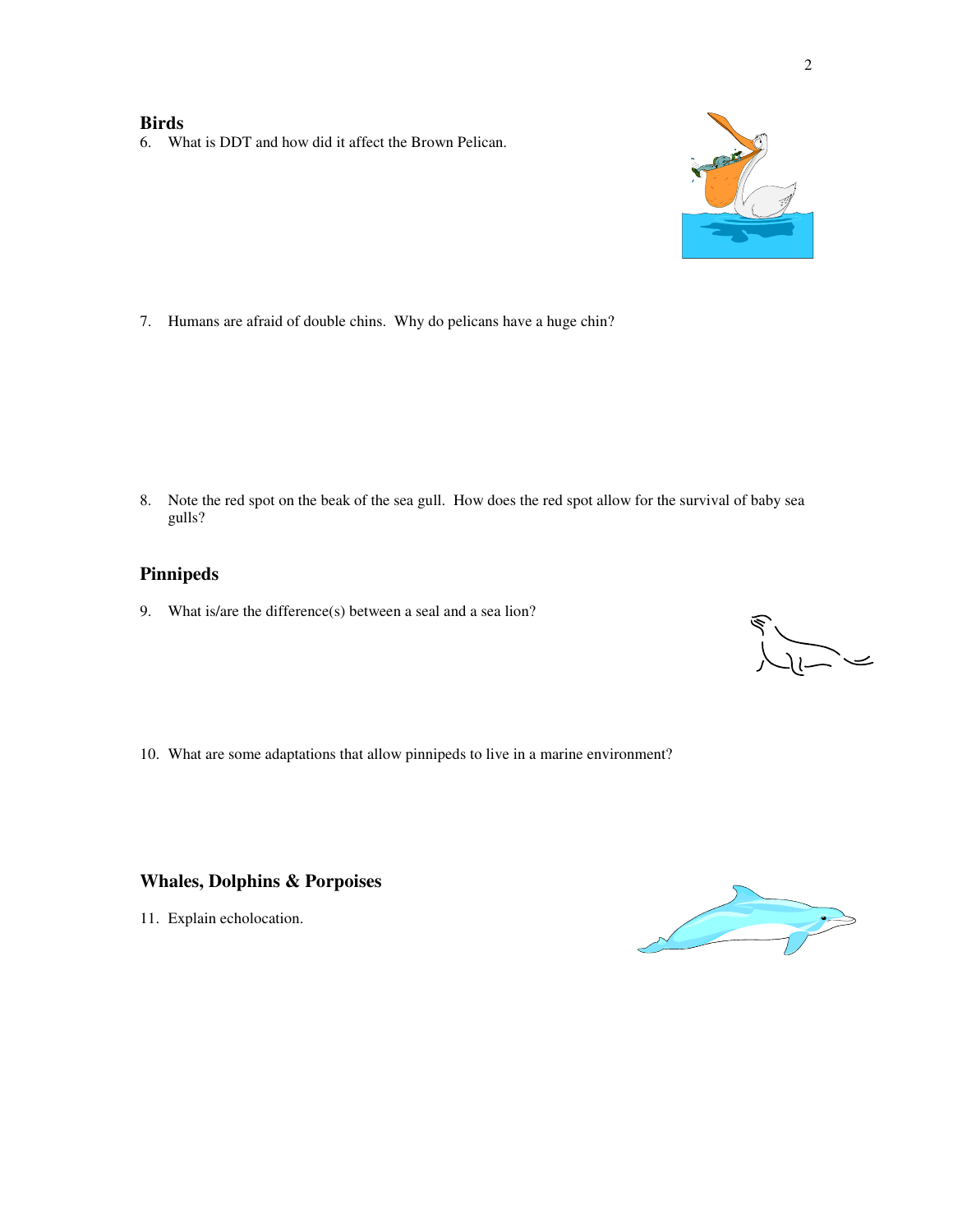- 12. How are fish and marine mammals different with regards to:
	- a) Body temperature
	- b) Tail fin vs. fluke movement



- c) Respiration
- d) Feeding their young
- 13. What are plankton and krill and why are they so important to the ocean ecosystem?

14. Describe the migratory patterns common whales found off the coast of California.